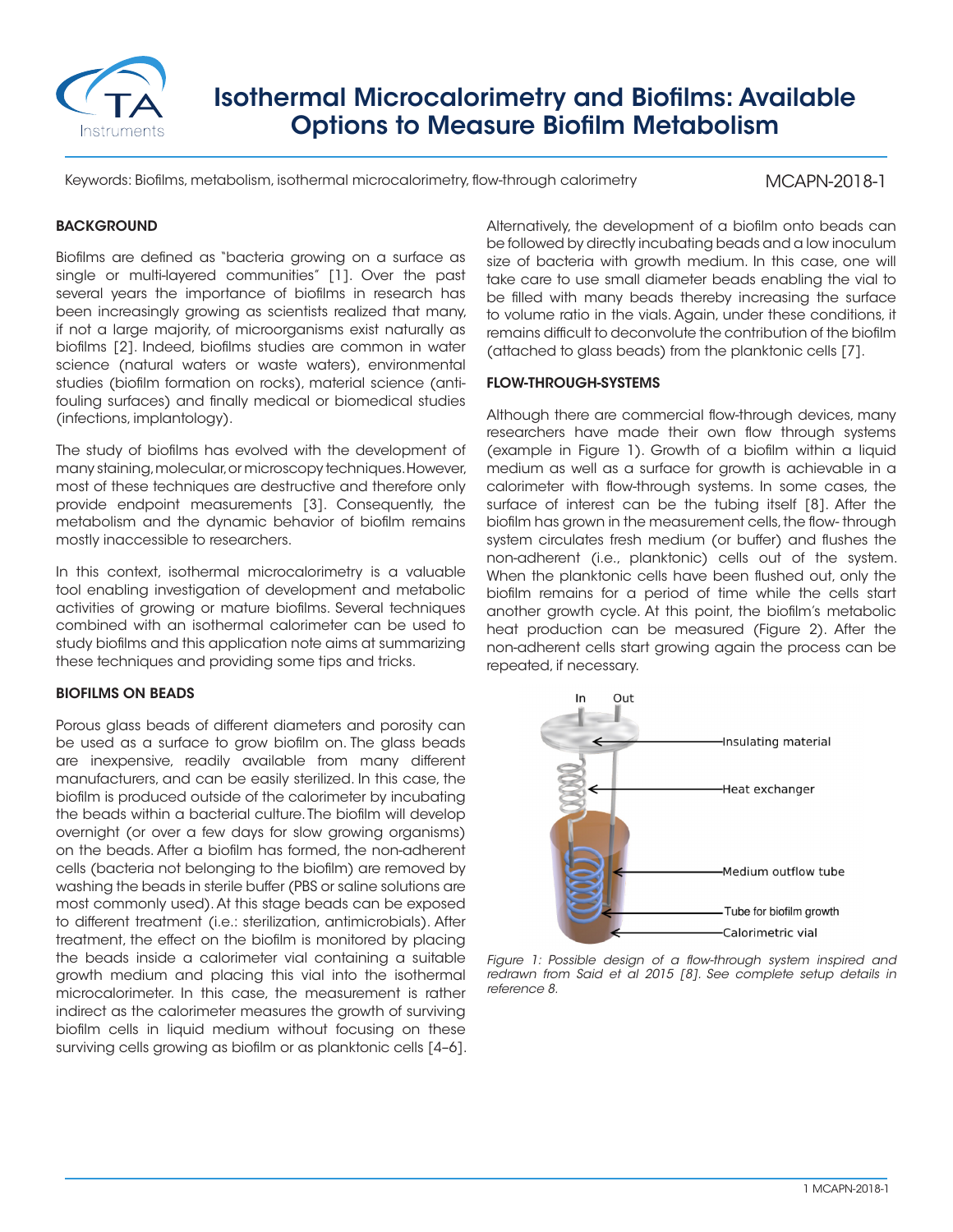

*Figure 2: Results obtained using a flow-through system inserted into a TAM 2277 and growing the Staphylococcus aureus biofilm in the tested tubing. Results show the growth and establishment of the biofilm (blue), the activity of an established biofilm (red) and the activity of an established biofilm exposed to poor medium (i.e., PBS – pink). Results were taken from Said et al 2015 [8] and redrawn using datathief III.*

Such approaches are much more direct compared to beads as the medium flowing through the system can be enriched with specific carbon sources, antimicrobials, or other compounds of interest. The effect on the biofilm can be directly observed and does not rely on the ability of biofilm cell regrowth, as is the case for beads. Unfortunately, common drawbacks of this type of system are low throughput and some of these systems are difficult to sterilize.

#### SOLID-MEDIA: THE "SANDWICH" APPROACH

The formation and activity of a biofilm on a surface in a liquid medium is often difficult to assess due to the presence of planktonic cell, that needs to be removed for accurate measurements. In addition, other popular techniques such as microscopy are only usable on flat and / or transparent materials. In this context, use of solid media applied directly on the surface of interest (usually a disk of small diameter fitting in the calorimeter vials) is a valuable asset. In practice, the surface of interest can be freshly inoculated with a minimal amount of inoculum (no more than 10 μL) with 10'000 to 100'000 CFU. After inoculation, the disk is placed on the solid medium previously prepared in the calorimeter vial with the inoculated / treated side facing the medium (Figure 3). The biofilm will then develop in-between the solid medium and the inoculated surface. As a result, the biofilm will develop directly in contact of the surface of interest. In the context of antimicrobial surfaces, growth will be either delayed, or inhibited [9,10]. See Figure 4 for example of results.



*Figure 3: Cartoon showing the "sandwich" approach.*



*Figure 4: Results showing the evolution of heat resulting from the growth of bacterial on antimicrobial treated surface and a nontreated control. The samples were incubated at 37°C in an 8-channel TAM air.*

### SOLID MEDIA: "THE FILTER" APPROACH

Biofilms can also be formed on filters [11]. Nylon filter is cut to fit into the calorimetry vials and sterilized. Following this initial preparation, the filters are inoculated using a dense liquid culture and then placed over a Petri dish until a biofilm has formed on top [12]. It is difficult to assess the maturity of a biofilm. However, when no changes in surface coverage of the filter and no visible changes in the biofilm appearance are observed, one can reasonably assume to have a mature biofilm. Using sterile tweezers and aseptic technique, the filters are transferred into calorimetry vials containing solid slanted medium (Figures 5-6). For the first run it is recommended to use only fresh medium as a positive control to record basic biofilm metabolism. After the signal has returned to baseline, the filter can be transferred into a vial containing slanted medium added with the compound of choice (antimicrobial, QS inhibiting or other compounds).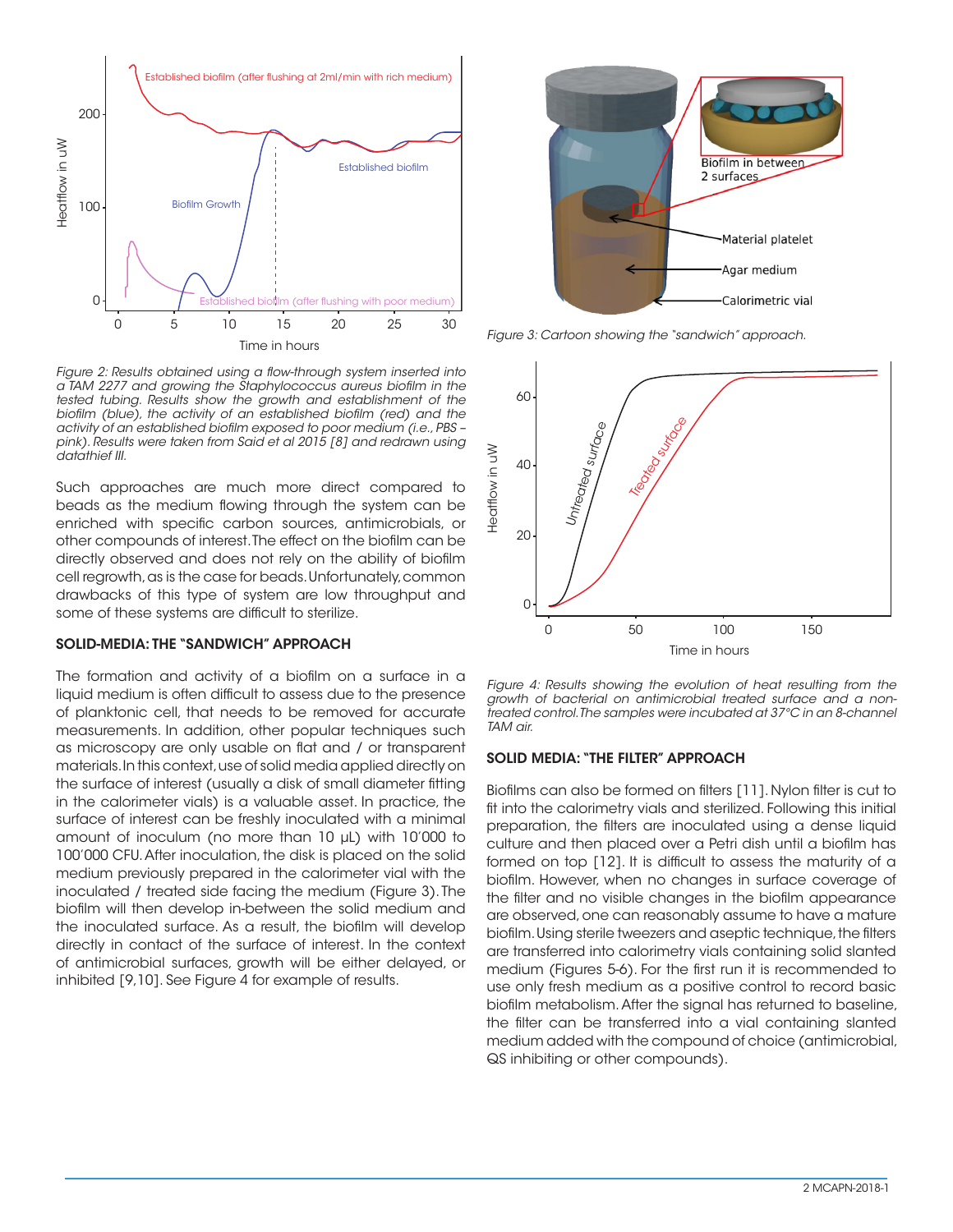

*Figure 5: Sketch showing the filter approach. Note that in this approach filters can be re-used and transferred to other medium with different conditions.*

The advantage of such approach is that filters can be used several times and transferred easily from one condition to another. Except for the flow-through system described above, biofilms are usually used only once because they are difficult to handle without destroying their structure. Considering the heterogeneity of biofilm (and the potential variations resulting from such heterogeneity), it is very helpful to compare the very same biofilm under different conditions.



*Figure 6: Results of 2 duplicates M.smegmatis biofilms on filters and incubated at 37°C in an 8-channel TAM air.* 

## TOWARD BIOFILM ENERGETICS

The metabolism and bio-energetic profile of biofilms is a complicated topic and calorimetry data can be complemented by respiration data, O<sub>2</sub> consumption or CO<sub>2</sub> production. In sealed glass vials such measurements are made practical using parallel samples that are prepared in the same way but incubated in an oven. The  $O<sub>2</sub>$  and  $CO<sub>2</sub>$ concentration variations in the headspace over time can be recorded using laser absorption spectroscopy (TDLAS) [13,14]. Alternatively, oxygen optrodes have also been used successfully [15,16].

## **CONCLUSION**

Isothermal microcalorimetry using 4 or 20 ml vials or a flow-through system offers several options to assess biofilm metabolism. Although the filter and sandwich approach are more convenient in larger vials (20 ml option) they can be used in 4 mL vials as well. The possibility to combine microcalorimetry with other techniques remains attractive as isothermal microcalorimetry is non-destructive and offers further options to investigate biofilm bioenergetics.

## ACKNOWLEDGMENTS

This application note was written by Dr. Olivier Braissant and edited by TA Instruments.